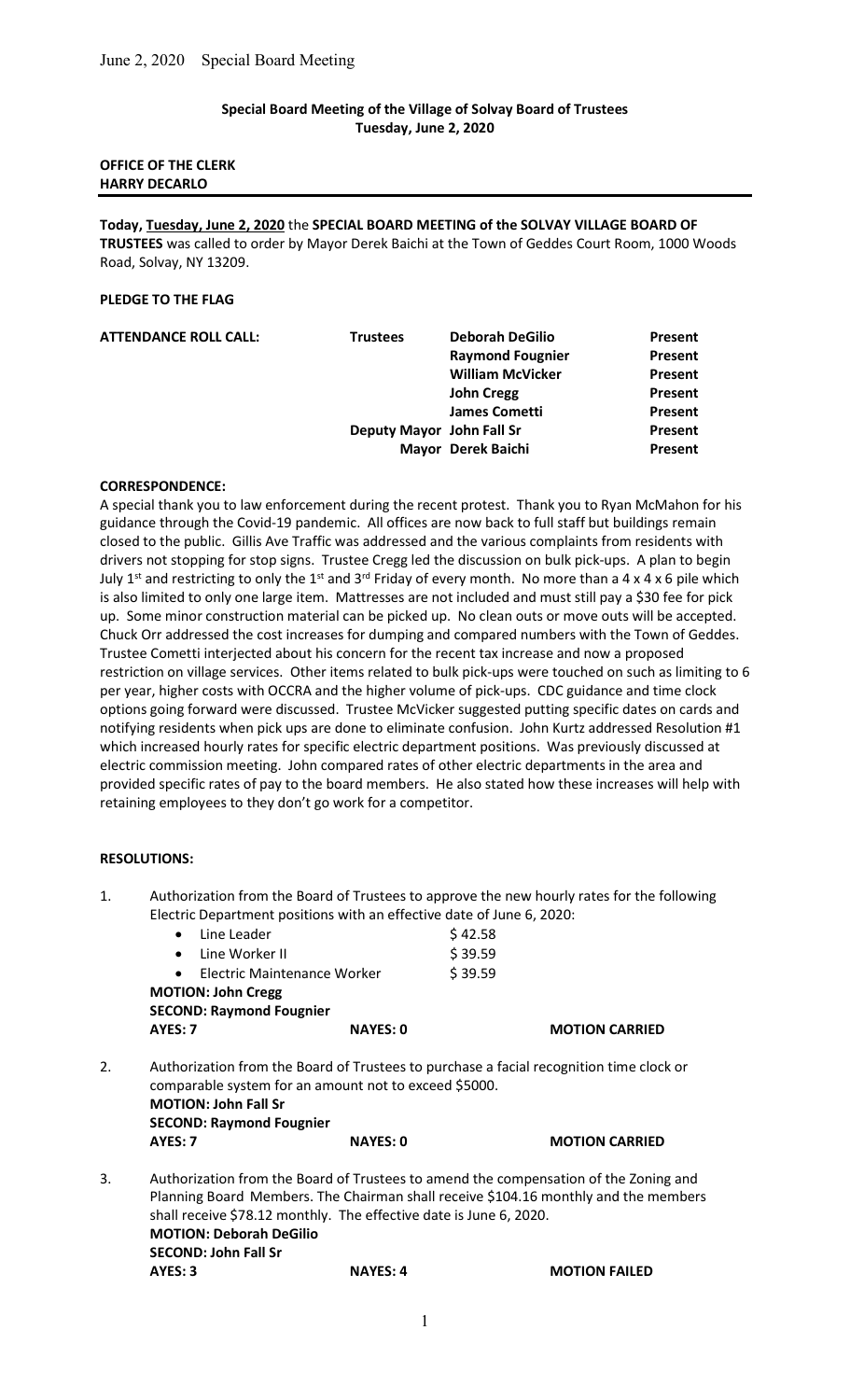## June 2, 2020 Special Board Meeting

## 4. Authorization from the Board of Trustees to approve the following budget modifications:

## Village of Solvay General Fund

| <b>Expenses</b> |                                |         |          |         |
|-----------------|--------------------------------|---------|----------|---------|
| 510104 A        | <b>Board of Trustees-Other</b> | 800     | 500      | 1,300   |
| 513254 A        | Treasurer-Other                | 16,000  | 2,200    | 18,200  |
| 513554 A        | Tax Receiver-Other             | 5,000   | (1,200)  | 3,800   |
| 514204 A        | Law-Other                      | 65,000  | 13,000   | 78,000  |
| 536204 A        | Code Enforcer-Other            | 35,000  | 4,000    | 39,000  |
| 590408 A        | <b>Workers Compensation</b>    | 140,928 | (15,000) | 125,928 |
| 590458 A        | Life Insurance                 | 8,200   | 1,500    | 9,700   |
| 590508 A        | <b>NYS Unemployment</b>        | 15,000  | (10,000) | 5,000   |
| 514404 A        | Engineer-Other                 | 100,000 | 32,000   | 132,000 |
| 554104 A        | Sidewalk-Other                 | 34,000  | (32,000) | 2,000   |
| 514304 A        | Personnel-Other                | 25,000  | 10,000   | 35,000  |
| 531202 A        | Police-Equipment               | 15,000  | (15,000) | 0       |
| 531204 A        | Police-Other                   | 80,000  | 10,000   | 90,000  |
|                 | Total                          | 539,928 | 0        | 539,928 |

#### Village of Solvay Library Fund

| <b>Expenses</b> |                         |         |          |         |
|-----------------|-------------------------|---------|----------|---------|
| 574101L         | <b>Personal Service</b> | 230,480 | (10,000) | 220,480 |
| 574104L         | Library-Other           | 41.370  | 10,000   | 51,370  |
|                 | <b>Total</b>            | 271,850 |          | 271,850 |

# MOTION: William McVicker SECOND: Raymond Fougnier AYES: 7 NAYES: 0 MOTION CARRIED

5. Authorization from the Board of Trustees to give public notice and advertise the Public Hearing to be held on June 23, 2020, at the regularly scheduled Village of Solvay Board Meeting via Zoom Webinar to discuss a Local Law amending Village Code Section 160-47 by adding thereto stop signs to be located on the following streets:

- $\bullet$  Darrow Ave at the intersections with  $6<sup>th</sup>$  Street
- Center Street at the intersections with Trump Street
- Hall Ave at the intersections with Palmer Ave
- Power Street at its intersections with Cogswell Avenue, Center Street, South Avenue and Abell Avenue
- South Avenue at its intersections with Sixth Street

### MOTION: Raymond Fougnier SECOND: John Cregg

|         | ---             |                       |
|---------|-----------------|-----------------------|
| AYES: 7 | <b>NAYES: 0</b> | <b>MOTION CARRIED</b> |
|         |                 |                       |

Resolved that this Board of Trustees move into Executive Session to discuss a personnel matter at 7:16 p.m.

| <b>MOTION: John Cregg</b>       |                 |                       |
|---------------------------------|-----------------|-----------------------|
| <b>SECOND: William McVicker</b> |                 |                       |
| AYES: 7                         | <b>NAYES: 0</b> | <b>MOTION CARRIED</b> |

Trustee DeGilio left the meeting during Executive Session.

Resolved that the Executive Session be closed and that this Board return to the regular meeting 8:00 p.m. MOTION: John Cregg SECOND: Raymond Fougnier **MOTION CARRIED** 

| AYES: 6 | <b>NAYES: 0</b> |
|---------|-----------------|
|---------|-----------------|